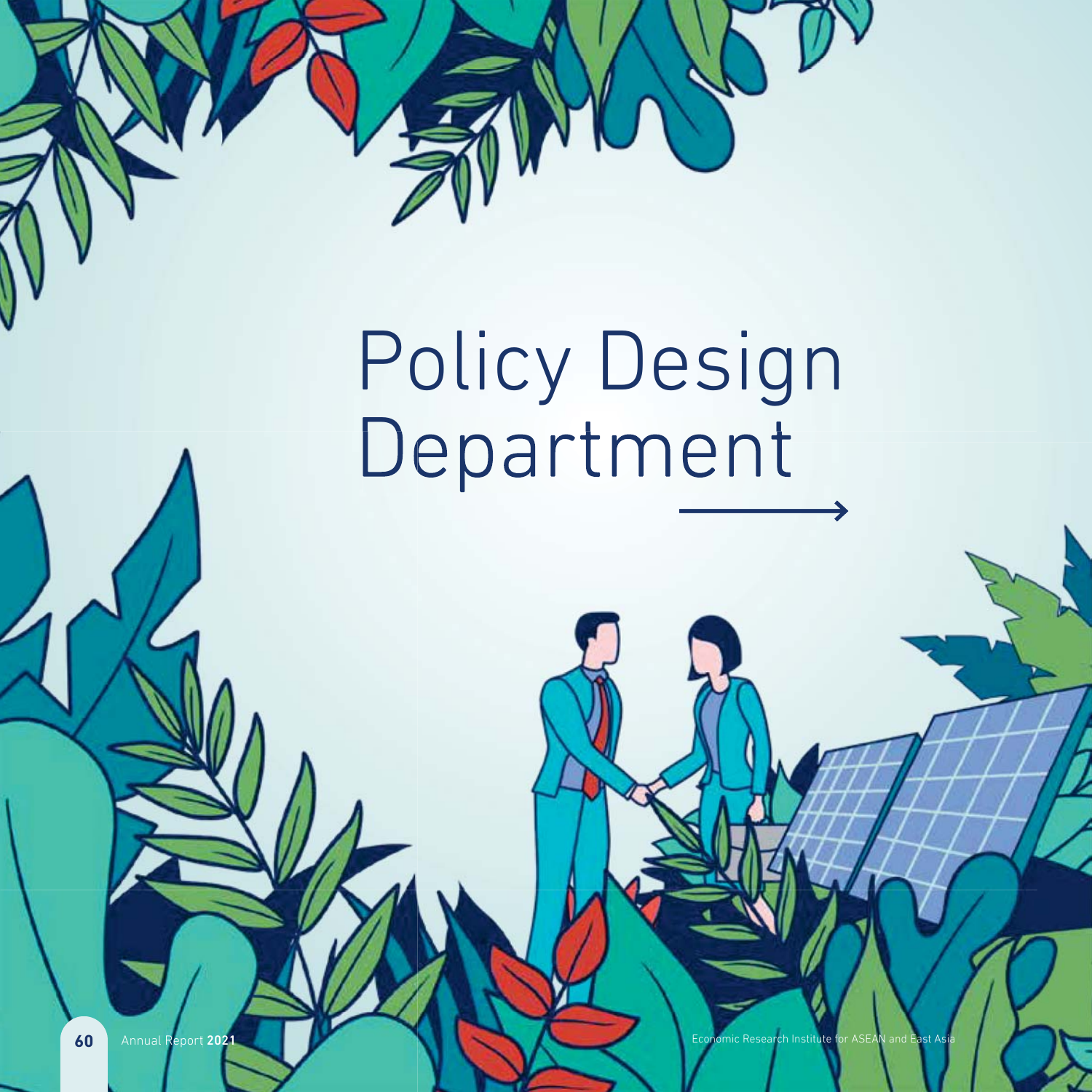Throughout 2021, despite navigating uncertainty and the emerging economic issues caused by the coronavirus disease (COVID-19) pandemic, the Policy Design Department (PDD) had a fruitful and productive year – delivering policy research, advice, and support for medium- and longer-term development and the economic integration of the Association of Southeast Asian Nations (ASEAN) and the East Asia region. PDD held extensive engagements with senior economic officials on economic matters, in line with the department's objectives and goals of ensuring greater regional economic integration of ASEAN. These engagements ranged from supporting the Government of Brunei Darussalam as the chair of ASEAN in 2021, providing research on the ASEAN Trade in Goods Agreement (ATIGA) and key ASEAN trade Tra facilitation initiatives, capacity building on the ASEAN fac Trade in Services Agreement (ATISA) for ASEAN sectoral Tra bodies and the ASEAN Secretariat, and strengthening the bo inter-regional network through support for the East Asia int Summit (EAS) process, to name just a few. Su

Over the past year, PDD collaborated on various issues Ov with multilateral organisations and other stakeholders – wit for example, the ASEAN Secretariat and the Organisation for for Economic Co-operation and Development (OECD) on for Good Regulatory Practice (GRP), particularly regulatory Go reform work; the United Nations Economic and Social ref Commission for Asia and the Pacific on investment Co facilitation; and the United Nations Conference on Trade fac and Development (UNCTAD) on the Non-Tariff Measures an Cost-Effectiveness Toolkit (NTM Toolkit) – Handbook Co for ASEAN. Looking ahead, PDD hopes to continue its for collaborative intra- and inter-regional collaboration, as co well as work within the Economic Research Institute for we ASEAN and East Asia (ERIA) to produce high-quality policy AS research and advice to help address the economic and regional challenges presented by the COVID-19 pandemic and the future.

### i. The Government of Brunei Darussalam's Role as Chair of ASEAN and Related Meetings in 2021

The Government of Brunei Darussalam, through its Ministry of Finance and Economy, requested PDD to provide research on and support to several initiatives that Brunei Darussalam had envisioned for chairing ASEAN in 2021. One of the priority economic deliverables for Brunei as chair was the development of the ASEAN Framework for Circular Economy for the ASEAN Economic Community. This was in line with Brunei Darussalam's vision for ASEAN 2021: 'We Care, We Prepare, We Prosper'. With the growing demand for sustainability by consumers and investors, it has become imperative for ASEAN to take account of circular economy initiatives in its ASEAN Economic Community work stream and to consider discussions and work in the ASEAN Socio Cultural Community to avoid overlaps and maximise resources. Another deliverable supported by ERIA was the development of the NTM Toolkit for ASEAN, a framework to review and evaluate the cost-effectiveness of existing NTMs in ASEAN.

PDD and the Research Department also undertook a study on developing a strategic master plan for Temburong District, requested by the Government of Brunei Darussalam through its Ministry of Finance and Economy in December 2020. Together with Temburong District Development Authority and the town planners, ERIA identified industries and sectors that are globally competitive, while remaining compatible with and

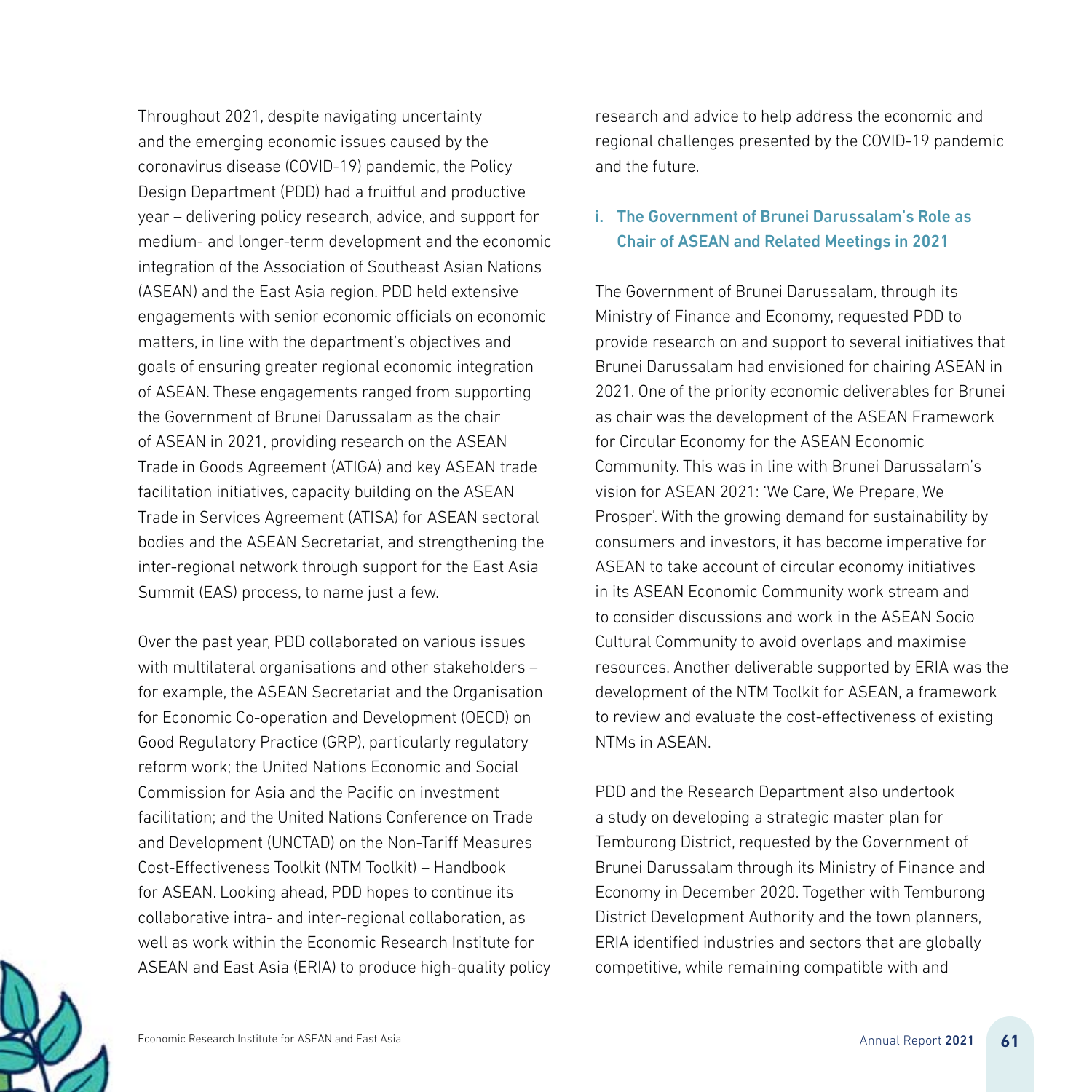complementary to existing economic activities in the country. A study on urban amenities was also undertaken to assess the trickle-down effects of the development of Temburong on the people and the local economy. Amongst the studies conducted were business feasibility studies on ecotourism, education, a research centre, an international biodiversity laboratory, orchid farming, and koi rearing to strengthen the findings of the master plan. The master plan was submitted for endorsement to the board of directors of Temburong District Development Authority in March 2022.

## ii. The Government of New Zealand's Role as Chair of APEC 2021

ERIA's Governing Board Member Dr Allan Bollard requested PDD to support New Zealand as chair of Asia-Pacific Economic Cooperation (APEC) in 2021. The APEC Secretariat also requested PDD to identify possible policy research for APEC 2021, such as the future of work, World Trade Organization (WTO) reforms, and the circular economy. Some discussions were held on this with the APEC Secretariat.

# iii. EAS Economic Ministers' Meeting (EMM) and Senior Economic Officials' Meeting 2021, EAS Consultations, and Related Meetings

PDD undertook policy-based research to develop a framework for regional economic integration and development after overcoming the COVID-19 pandemic and to consider existing initiatives as part of ERIA's deliverables for the EAS EMM in 2021. PDD also presented a paper on supply chain resilience and the post-pandemic recovery in the EAS region, which emphasised the need

for greater collaboration in dealing with the adverse impacts of the COVID-19 pandemic. The EAS EMM, in a joint media statement, commended ERIA for its contribution to the EAS process through studies and research activities on regional economic issues. The meeting also reiterated the need for greater collaboration in dealing with the adverse impacts of the COVID-19 pandemic and urged ERIA to continue supporting the EAS process through its research.

# iv. The Government of Indonesia's Role as Chair of the G20 in 2022 and Chair of ASEAN and Related Meetings in 2023

PDD also provided research and support to the relevant ministries of the Government of Indonesia for chairing the G20 and ASEAN, including supporting the Agriculture Working Group on the potential of digitalisation of the food value chain. PDD has also started discussions on the topics to be covered under the Government of Indonesia's role as chair of ASEAN and related meetings in 2023.

### v. Temburong Strategic Development Master Plan

As part of ERIA's support to the Government of Brunei Darussalam, PDD developed a strategic development master plan to improve, preserve, and protect the natural and built environment of Temburong District. The study was based on the previous Temburong Eco Town Master Plan that ERIA had designed for the Ministry of Energy of Brunei Darussalam, covering major components that could be expanded to cover more items, such as ensuring local involvement and pursuing detailed information on industries, sectors, and activities for Temburong to be globally competitive. The master plan, amongst others,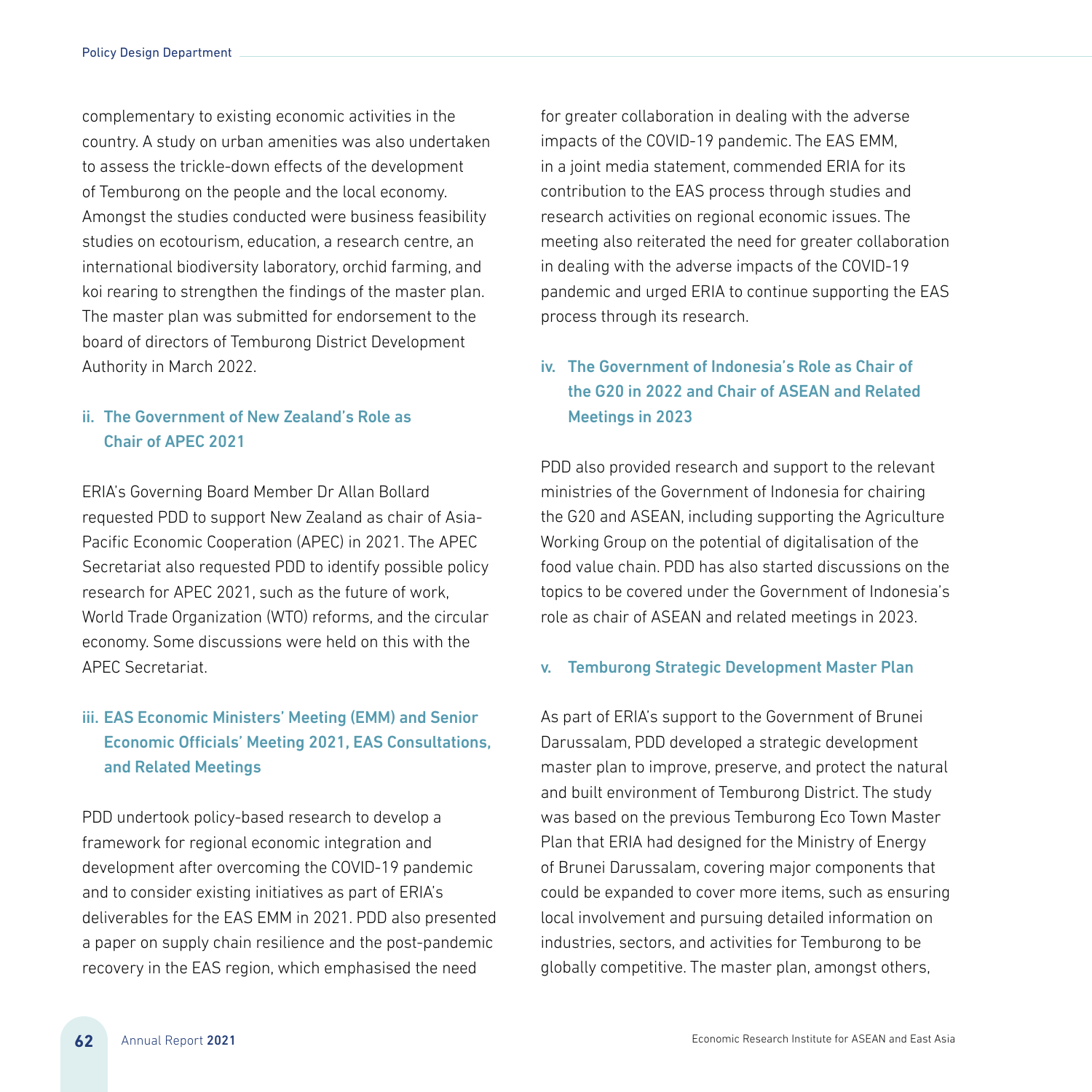includes the identification of industries and sectors that could be globally competitive while remaining compatible and complementary to existing economic activities in the country, the identification of economic activities suitable for the residents of Temburong District to ensure inclusiveness, and recommendations on a delivery plan and key policies and infrastructure to support development.

#### vi. Non-Conforming Measures List Under the ATISA

In collaboration with the ASEAN Coordinating Committee on Services (CCS) and the Ministry of Economy, Trade and Industry of Japan, PDD supported selected ASEAN Member States (AMS) in building their government officials' capacity by strengthening their understanding and knowledge for preparing a list of non-conforming measures for their services sectors. Due to the COVID-19 pandemic, focus group discussions (FGDs) were only held for selected AMS such as Cambodia, Indonesia, the Lao People's Democratic Republic (Lao PDR), and Malaysia. Australia's Department of Foreign Affairs and Trade contributed to FGDs in Cambodia and Lao PDR. Due to the high number of COVID-19 cases at that time, FGDs had to be postponed for other AMS such as Myanmar and Viet Nam.

The FGDs included practical exercises, designed in part to encourage participants to apply the taught content presented in the workshop – for example, to identify relevant domestic regulation in each of the focus sectors, change from the current positive list to a negative list in the ASEAN Framework Agreement on Services for ATISA where relevant to the focus sectors, and identify other non-conforming measures in each focus sector.

## vii. ASEAN's Work on GRPs: Addressing Un-Implemented Initiatives Under the ASEAN Standards and Conformance Strategic Plan 2016–2025

Under this initiative, PDD is supporting the ASEAN Secretariat in preparing the ASEAN handbook on GRP. Once completed, PDD will assist in identifying pilot projects on GRP in strategic sectors of ASEAN and provide the necessary capacity building to promote GRP and build buy-in across institutions, sectors, and AMS.

The handbook will cover the principles of GRP within ASEAN and the processes involved in the implementation of GRP through a review of official documents, academic literature, and interviews with government officials and industry experts. Scenarios will be developed, examining each aspect of the GRP process. Detailed steps will be shared on the preparation of regulatory impact statements. In this process, mechanisms to perform costeffectiveness analysis, business compliance costs, postimplementation review, and setting up of an institutional framework will also be addressed and will include case studies of the processes. Challenges in setting up a regulatory management system will also be dealt with, by providing explanations or methods to deal with such challenges. Possible policy recommendations for setting up GRP initiatives in AMS will be provided.

### viii. Enhancing GRPs in ASEAN

PDD supported the ASEAN–OECD Good Regulatory Practice Network in 2021, with the theme of Innovative Recovery: Responsive Regulatory Systems for Economic Recovery and Prosperity, for ASEAN to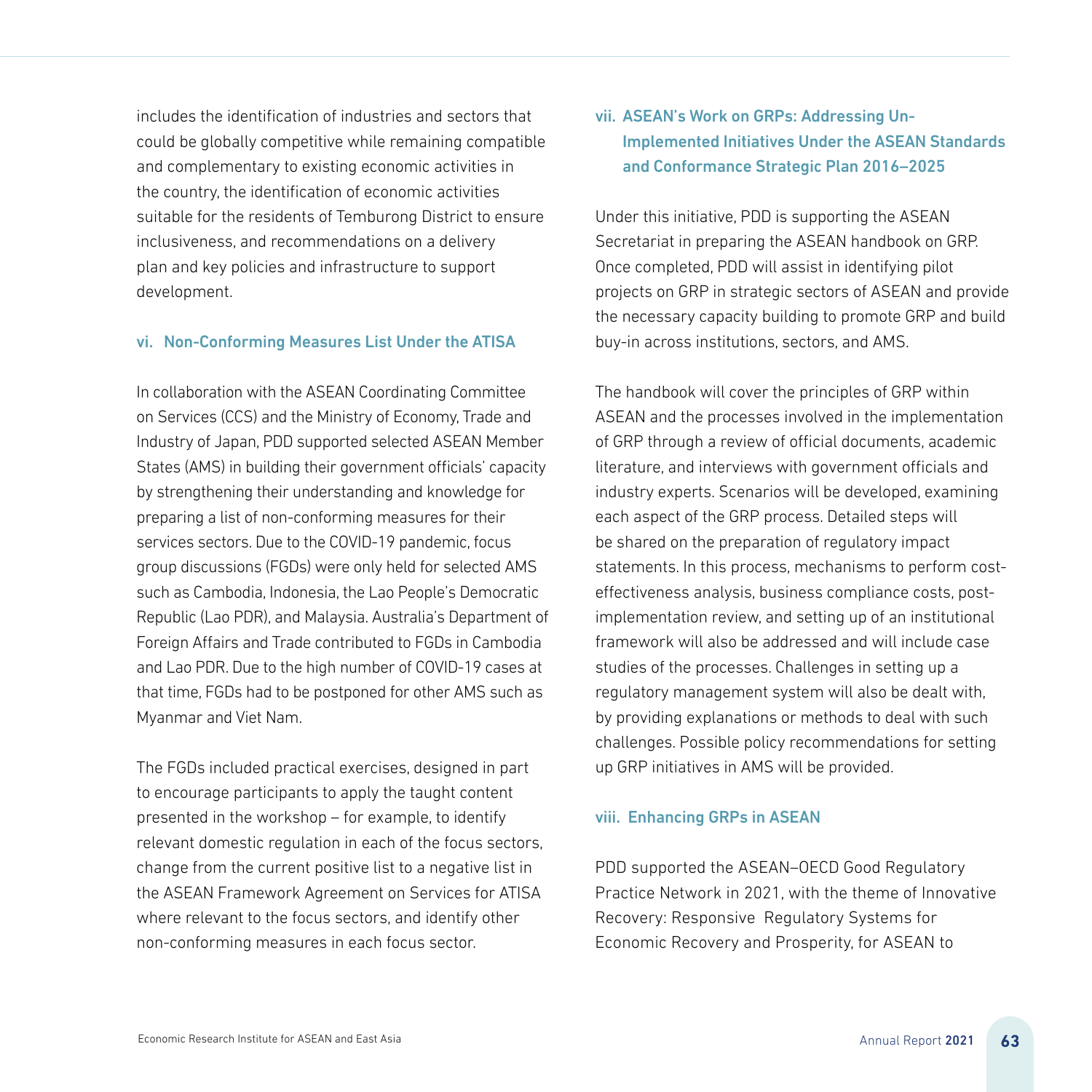explore opportunities to use better and innovative regulatory approaches in recovering from the COVID-19 pandemic, in particular, and to focus on ways to strengthen regulatory frameworks to better manage future crises. PDD was also invited to participate in Good Regulatory Practice Network meetings.

# ix. The Feasibility of Free Trade Agreements (FTAs) between Cambodia and Its Trade Partners, India and Mongolia

When the Government of Cambodia requested ERIA to undertake a feasibility study on Cambodia and its potential FTA partners, ERIA accommodated Cambodia by preparing a report on the potential impacts of FTAs between Cambodia and India and Mongolia. The main purpose of the study was to generate insights into the costs and benefits of the prospective FTAs, taking into consideration the current economic situation in Cambodia and its FTA partners.

PDD and the Research Department prepared the FTA feasibility study to shed light on issues such as the status of the bilateral trading environment, including tariffs and non-tariff barriers to trade, and the consequences of a reduction in and/or elimination of tariffs on trade with FTA partners, amongst others. The FTA feasibility study covered issues pertaining to trade in goods as well as selected services sector trade, and discussed how FTAs could direct investment towards certain sectors in Cambodia.

## x. Public Version of the ASEAN Seamless Trade Facilitation Indicators (ASTFI) Baseline Study

In 2017, at the request of the ASEAN Trade Facilitation Joint Consultative Committee (ATF-JCC), PDD developed ASEAN-specific trade facilitation indicators – the ASTFI – which surveyed major government agencies in each AMS to take stock of the implementation status of regional and global trade facilitation initiatives. Submitted to the ATF-JCC in July 2018, the baseline ASTFI report recommended improvements in the trading environment and a reduction in trade transaction costs (TTCs) in the region.

Noting the interest of the private sector in trade facilitation initiatives in AMS and to facilitate better understanding, the ATF-JCC tasked ERIA to create a public version of the ASTFI baseline study report to inform the public of the key trade facilitation initiatives in ASEAN and to monitor the trade facilitation progress as reported in the ASTFI baseline study. The public version of the baseline study was published in July 2021.

### xi. TTC Baseline Study

With the Research Department, PDD prepared a baseline TTC report based on an analysis of the Time Release Study report and the Time to Permit Approval survey results, following ERIA's completion of the ASFTI baseline study. The TTC report assessed the trade facilitation situation and provided a quantitative assessment of TTCs in the region. The TTC report was an ASEAN-specific measure intended to help AMS set quantifiable goals and monitor progress in achieving the ASEAN ministers' mandate of reducing TTCs by 10% in the region by 2020.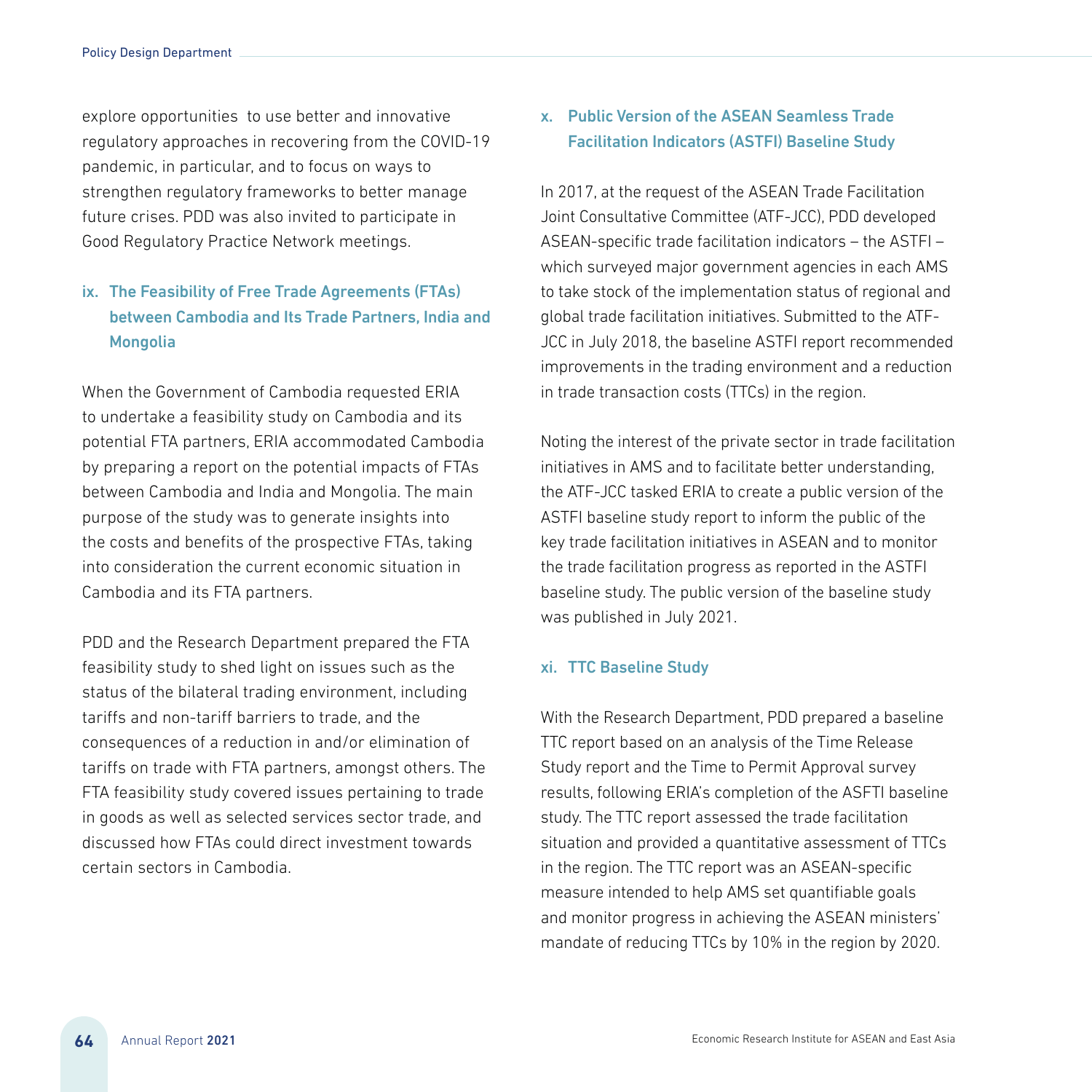#### xii. ASTFI–TTC II

With the Research Department, PDD started conducting the ASTFI–TTC II, a follow-up to the 2018 ASTFI–TTC baseline study. The primary objective of the second phase of the study was to understand the trade facilitation environment and TTCs in ASEAN in 2020. The study included the calculation of the updated TTCs to measure the reduction in TTCs in ASEAN between 2018 and 2020. Throughout 2020, ERIA, country researchers, and AMS focal points held technical workshops to provide an overview of the ASTFI–TTC II project methodology, activities, and timeline, as well as to discuss the questionnaires and the data collection process. With the support of the AMS focal points in the ATF-JCC, ASTFI II survey questionnaires were circulated and filled out by AMS government agencies as part of this undertaking. Socialisation workshops were conducted to assist AMS in completing the survey questionnaires and other activities of the ASTFI II.

The results of the ASTFI–TTC II, along with the results of the baseline ASTFI–TTC, will be used to track progress in the trade facilitation environment in ASEAN and to measure change in TTCs in the region.

#### xiii. Public Version of the ATIGA Impact Report

PDD created a public version of the ATIGA report for publication, based on the official report on the impact of the ATIGA on intra-ASEAN trade submitted to the Coordinating Committee on the Implementation of the ATIGA. Published in August 2021, the public version of the ATIGA report was an important publication as it shared the ATIGA's impact and valuable contribution to ASEAN economic integration with the private sector.

### xiv. Making ASEAN Trade in Services 4.0: Reinvigoration of Supplying Services

During the CCS Special Meeting in October 2021, the CCS requested ERIA to develop specialised programmes by integrating new Fourth Industrial Revolution (4IR) development in the services supplied and conducting technical workshops from 2022 to 2024 to support new, young, and existing ASEAN professionals. The programmes are based on the ASEAN Consolidated Strategy on 4IR and focus on the four business professions with ASEAN Mutual Recognition Arrangements (MRAs) – engineers, architects, accountants, and surveyors – and include government officials. PDD, together with the Centre for the Fourth Industrial Revolution, then developed a programme that was endorsed during the 100th ASEAN CCS Meeting. The first programme is scheduled to be conducted in July 2022.

## xv. Study on the Supply and Demand of Professional Services in ASEAN

In October 2021, the CCS requested ERIA to undertake a comprehensive study on the supply and demand of professional services in ASEAN – including accountants, architects, dentists, doctors, engineers, nurses, and surveyors – and ways to enhance the level of interaction and mobility of ASEAN professional services based on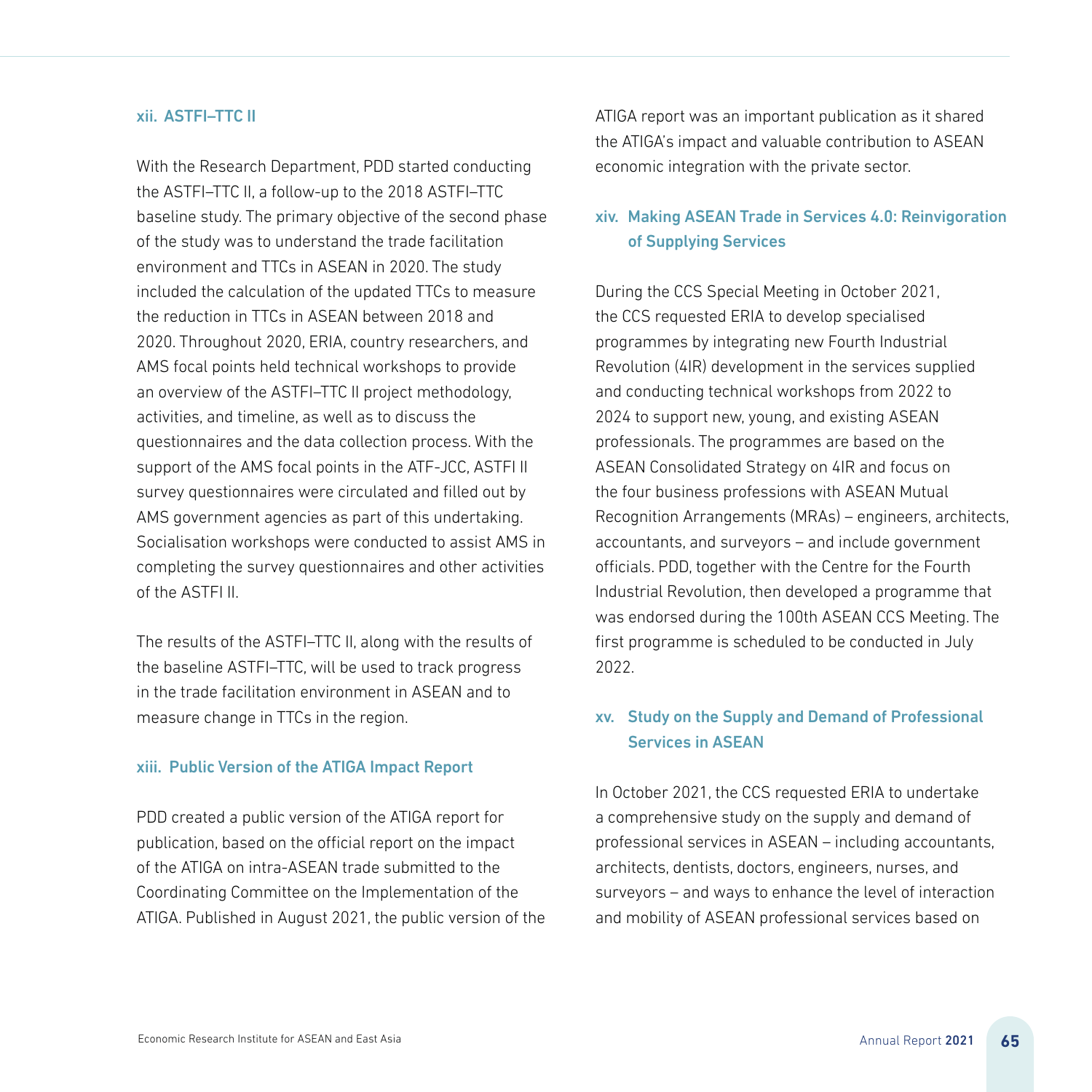the evolving services trade landscape. The project team developed a questionnaire related to the project and conducted several FGDs for each AMS to ascertain the actual supply and demand of service professionals in ASEAN.

# xvi. Comprehensive Study on the Implementation of the MRA on Tourism Professionals (MRA-TP): Challenges and Opportunities

Against the backdrop of the need to continue assessing the relevance of facilitating the mobility of skilled and certified tourism professionals across the region, at the request of the ASEAN Secretariat, PDD conducted a comprehensive assessment of the implementation of the MRA-TP. The study aims to (i) review the objectives of the MRA-TP to ensure its relevance in view of shifting trends and recent developments in global and regional tourism industries; (ii) provide ASEAN policymakers and regulators with a better understanding of the challenges with regard to the mobility of ASEAN tourism professionals and recommendations to overcome those challenges, in particular in response to the implementation of Mode 4 (Movement of Natural Persons) under the ASEAN FTA; and (iii) identify best practices and innovative solutions to maximise the benefits of the MRA-TP to the ASEAN tourism industry. The inception report was presented to the tourism Senior Officials at the special meeting of the ASEAN National Tourism Organisations in December 2021. Since then, Indonesia has approved the inception report as the country coordinator for the study. The final report is expected to be submitted for approval and consideration by the ASEAN Tourism Ministers in September 2022.

# xvii. Study to Develop a Framework on Sustainable Tourism Development in ASEAN in the Post-COVID-19 Era

The COVID-19 pandemic has highlighted the vulnerability of the tourism sector. With global challenges such as climate change and loss of biodiversity, whose effects on the tourism sector can be very destructive, the need for a systematic approach to sustainable tourism development becomes urgent. Recognising this, PDD is supporting the ASEAN Secretariat to conduct a study on sustainable tourism in ASEAN within the context of the post-pandemic recovery. An integral part of the study is the development of a framework on sustainable tourism in ASEAN. The framework is expected to fill the knowledge gap and raise awareness amongst AMS to better understand the importance of sustainability in the tourism sector, particularly in implementing a common framework or approach. In addition, it will help policymakers in designing their own models and strategies to support the implementation of sustainable tourism in their respective countries. The inception report was presented to the tourism Senior Officials at the special meeting of the ASEAN National Tourism Organisations in December 2021, and work is well underway to complete the study in September 2022 for approval and consideration by the ASEAN Tourism Ministers.

#### xviii. NTM Toolkit – Handbook for ASEAN

With the support and cooperation of UNCTAD, PDD and the Research Department developed a framework to review the cost-effectiveness of existing NTMs in ASEAN through the NTM Toolkit.